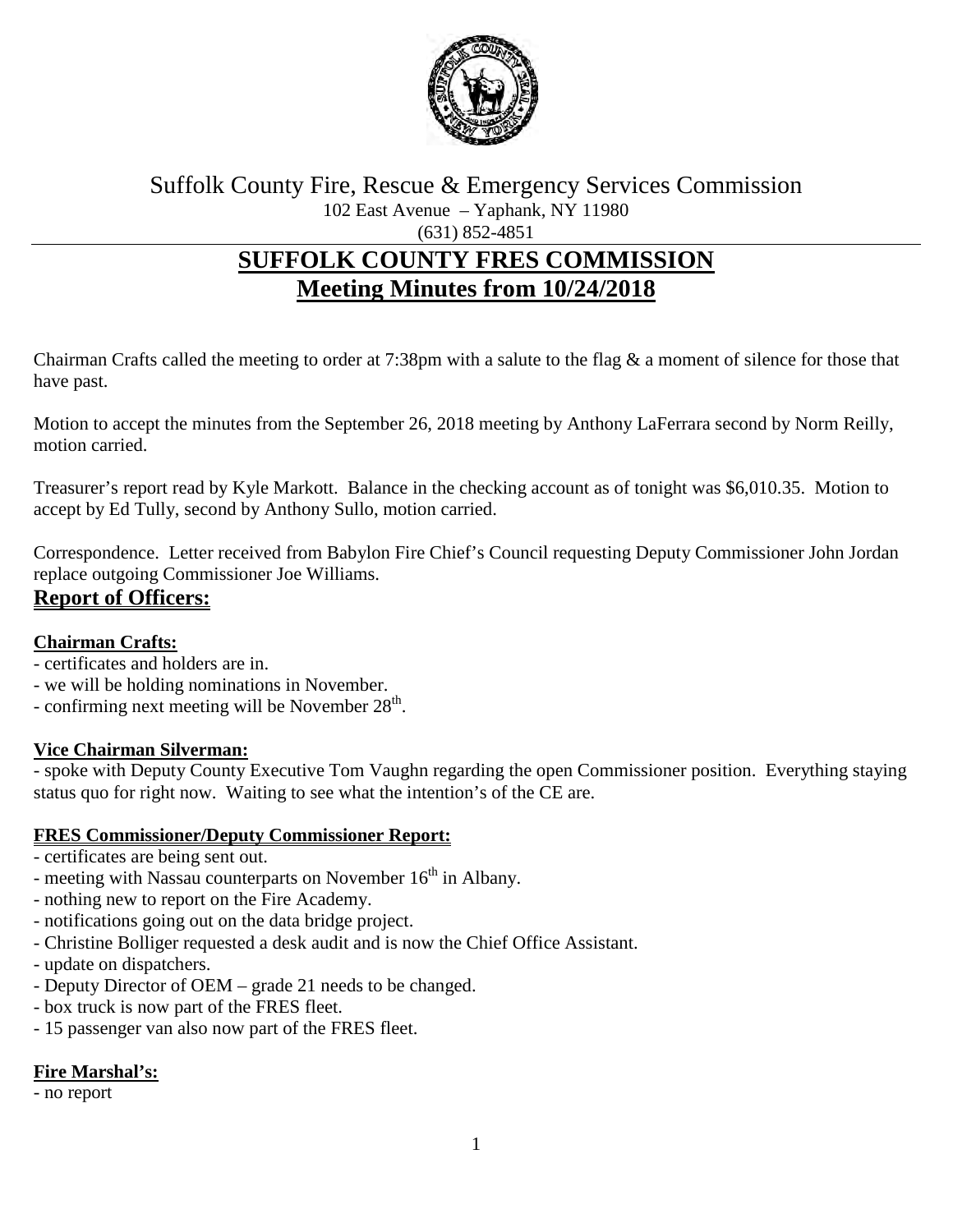

Suffolk County Fire, Rescue & Emergency Services Commission 102 East Avenue – Yaphank, NY 11980

(631) 852-4851

#### **Fire Academy:**

- Field closing 12/1/18 to 4/1/19. During that period we will be doing the bulk of the work on the capital project. Tower, LIRR cars, etc.

- be aware new NFPA 403 regulation regarding training. Must have a Fire Instructor 2 on scene at trainings. Ratio 5:1.

- hosting Fire Instructor 2 train the trainer next month.

- March 1, 2019 is the deadline for the medal of valor awards for 2018.

#### **SCPD:**

- no report.

#### **SC EMS:**

- we are participating in the USAR drill.
- last CC refresher started last night.
- EMT original in Copiague in December and EMT refresher in Hampton Bays in November.
- James McDonald and Patti Manfredonia have been cleared by Civil Service.
- from the State Council:
	- bridge program announced.
	- looking at renewing CME program.
	- grant received by Bureau of EMS for pediatric coordinator.
	- talked about old laws including liability on animal care.

# **Report of Committees:**

#### **Budget:**

- meeting was prior to this meeting. Numbers look good.
- trying to get a Secretary for the Commission

#### **Arson Task Force:**

- no report

#### **Combined Radio:**

- 11/14/18 next meeting.
- west end UHF paging system has been signed off on. Some sights are still being engineered.
- 2 new dispatchers have been hired.
- Mike Postel rolled out the P25 system.
- PD will be replacing ambulance radios.
- 10 dispatchers are in wildfire training.
- 2 supervisors are getting signed off.
- November 13-15 we will be at the backup center.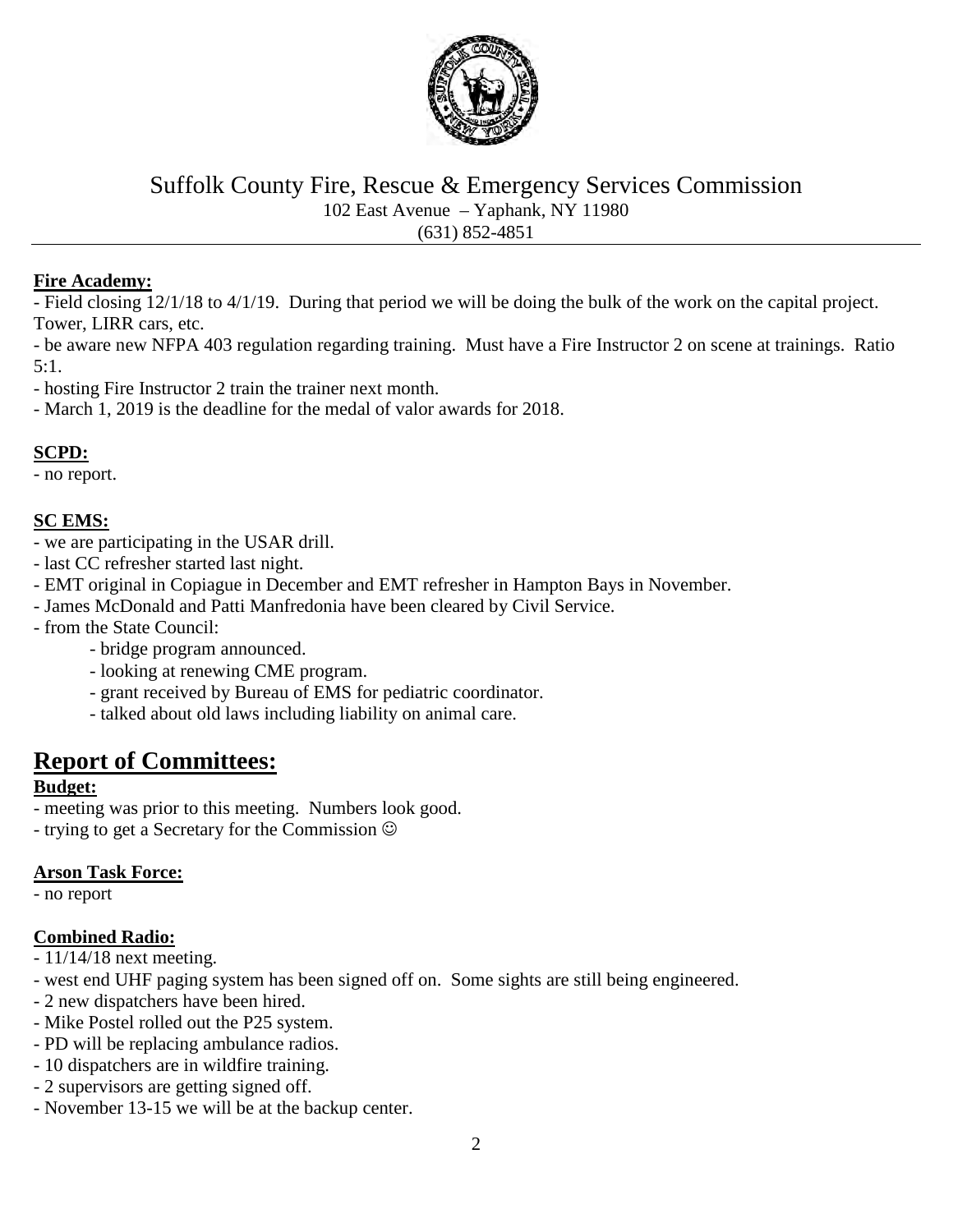

### Suffolk County Fire, Rescue & Emergency Services Commission 102 East Avenue – Yaphank, NY 11980

(631) 852-4851

- working with NY State to become a certified CGES site. ASAP to PSAP new system reduces time and human error factor.

- Chairman Crafts asked Chief Minuiti for an update on the Broadband. Chief Minuiti advised no new information as of this moment.

#### **Buildings & Grounds:**

- Fire Academy appears to be in good shape.

#### **Legislation & Standards:**

- update on insurance issues with heart attacks.

#### **Codes & Prevention**:

- Chief LaFerrera advised there has been talk of a possible tax deduction for someone who becomes a fire instructor.

- there are continuing talks on the cancer bill. Still lots of unanswered questions.

#### **EMS & REMSCO:**

- awards dinner on 10/25 at Greenlawn FD.

- next REMSCO meeting is November 13, 2018.

#### **Burn Center**:

- no report

#### **Recruitment & Retention**

- no report

# **Report of Organizations:**

#### **Suffolk County Chiefs:**

- some contested races for Board positions. Next meeting in Eastport.

#### **Suffolk County District Officers by Jay Egan:**

- no report.

#### **Suffolk County Ambulance Chiefs by Bryan Prosek:**

- no report

#### **Suffolk County Vollies by Anthony Sullo:**

- Legislative Conference in Troy November 3<sup>rd</sup> and 4<sup>th</sup>.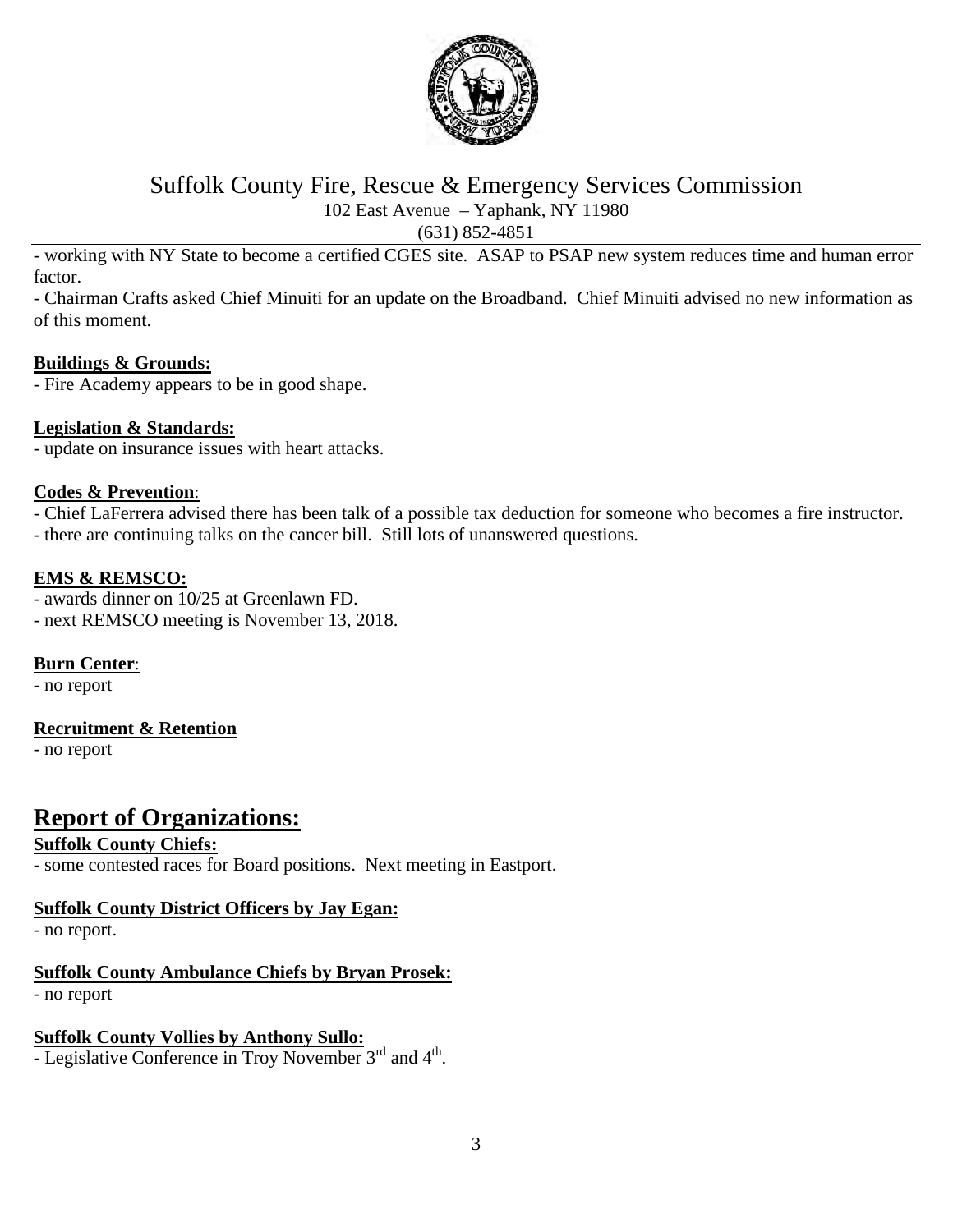

Suffolk County Fire, Rescue & Emergency Services Commission 102 East Avenue – Yaphank, NY 11980 (631) 852-4851

# **Report of Townships:**

#### **East Hampton**

- thanks to OEM for the assist with the recent plane crash.

- working on burn building.

#### **Islip**

- blue lights on vehicles are becoming an issue.

## **Old Business:**

- Chief LaFerrera stated he thought it was a slap in the face to the former Commissioner Joe Williams that no one from this Commission attended his retirement party.

- Mike Masterton stated that EMS members that do rehab and advanced auto extrication will get CME credit. Still looking for input on protocols, will be voted on in January.

# **New Business:**

- Ed Tully motioned that this Commission send a letter supporting the FRES budget as presented, second by Norm Reilly, all were in favor.

- Chief LaFerrera advised there are now paid FF's in Setauket. Chief Merhman advised that Setauket went to Civil Service to get paid FF title.

There being no further business before the Commission, Chairman Crafts entertained a motion to adjourn by Anthony Sullo, second by Norm Reilly, meeting adjourned at 8:45pm.

Next meeting is Wednesday, November 28<sup>th</sup>, 2018 at 7:30pm.

Respectfully submitted,

# Kyle Markott

Kyle Markott – 'acting secretary for ONE night'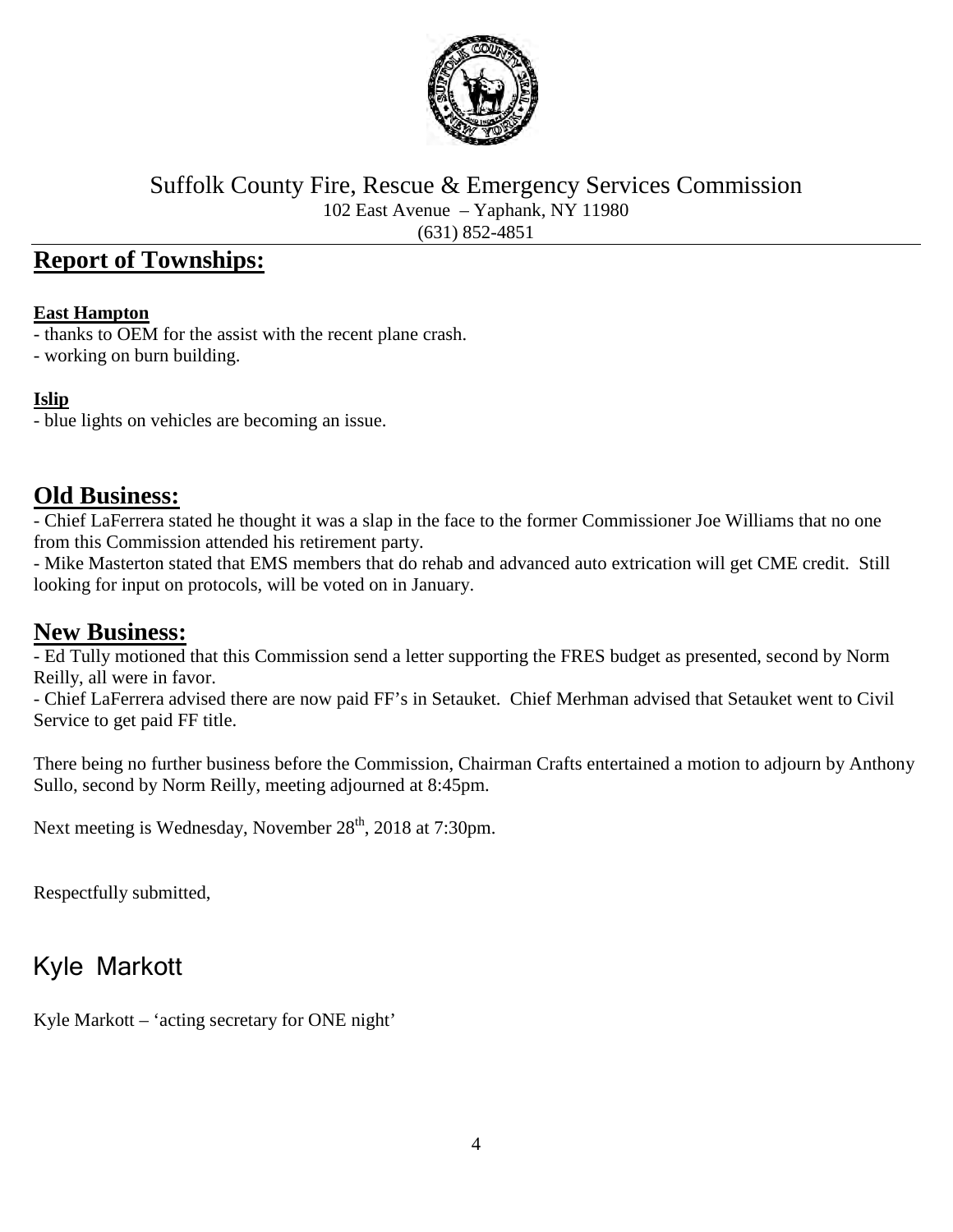

#### Suffolk County Fire, Rescue & Emergency Services Commission 102 East Avenue – Yaphank, NY 11980 (631) 852-4851

| <b>Members Present</b> | <b>Staff present</b> | <b>Guest Present</b> |
|------------------------|----------------------|----------------------|
| Laferrera, A           | J. Jordan            | W. Masterson (EMS)   |
| McGrath, E             | G. Miniutti          | D. Wayrich (EMS)     |
| Crafts, T              | R. Holley            |                      |
| Sullo, A               |                      |                      |
| Tully, Jr., E          |                      |                      |
| Turza, Jr., G          |                      |                      |
| Reilly, Jr., N         |                      |                      |
| Silverman, D           |                      |                      |
| Markott, K             |                      |                      |
| Bonventre, F           |                      |                      |
| Mehrman, C( alt)       |                      |                      |
| Fagan, W (alt)         |                      |                      |
|                        |                      |                      |

| <b>NEXT MEETING</b> | November 28, 2018                     |
|---------------------|---------------------------------------|
| <b>TIME</b>         | 7:30 p.m.                             |
| <b>LOCATION</b>     | <b>FRES Library</b>                   |
|                     | Bryan Prosek and                      |
|                     | <b>REFRESHMENTS</b> Anthony Laferrera |